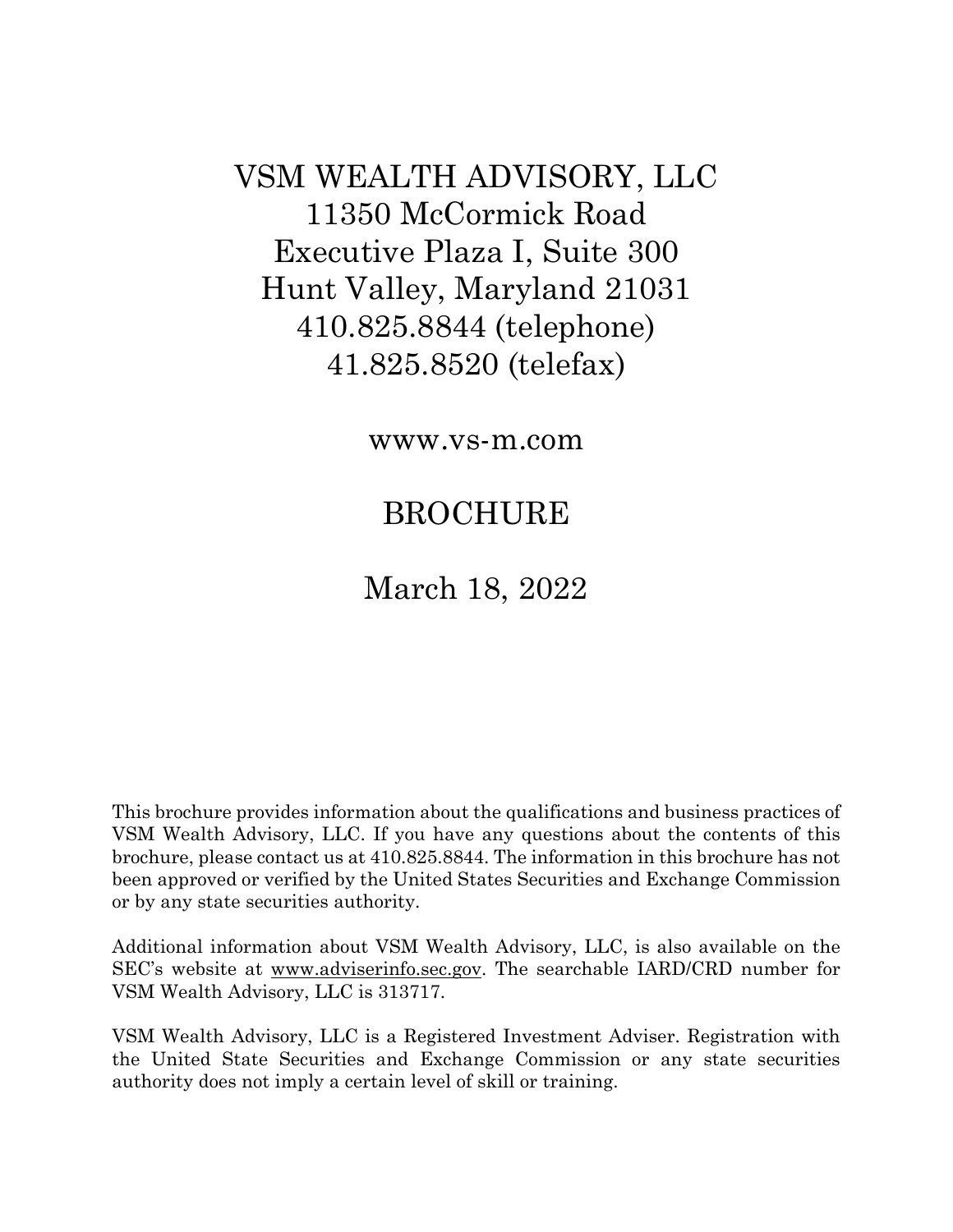Item 2 – Material Changes

Since our last Brochure, dated May 5, 2021, no material changes have been made other than an update to the Firm's assets under management (AUM). The AUM information has been updated to reflect values as of 12/31/2021.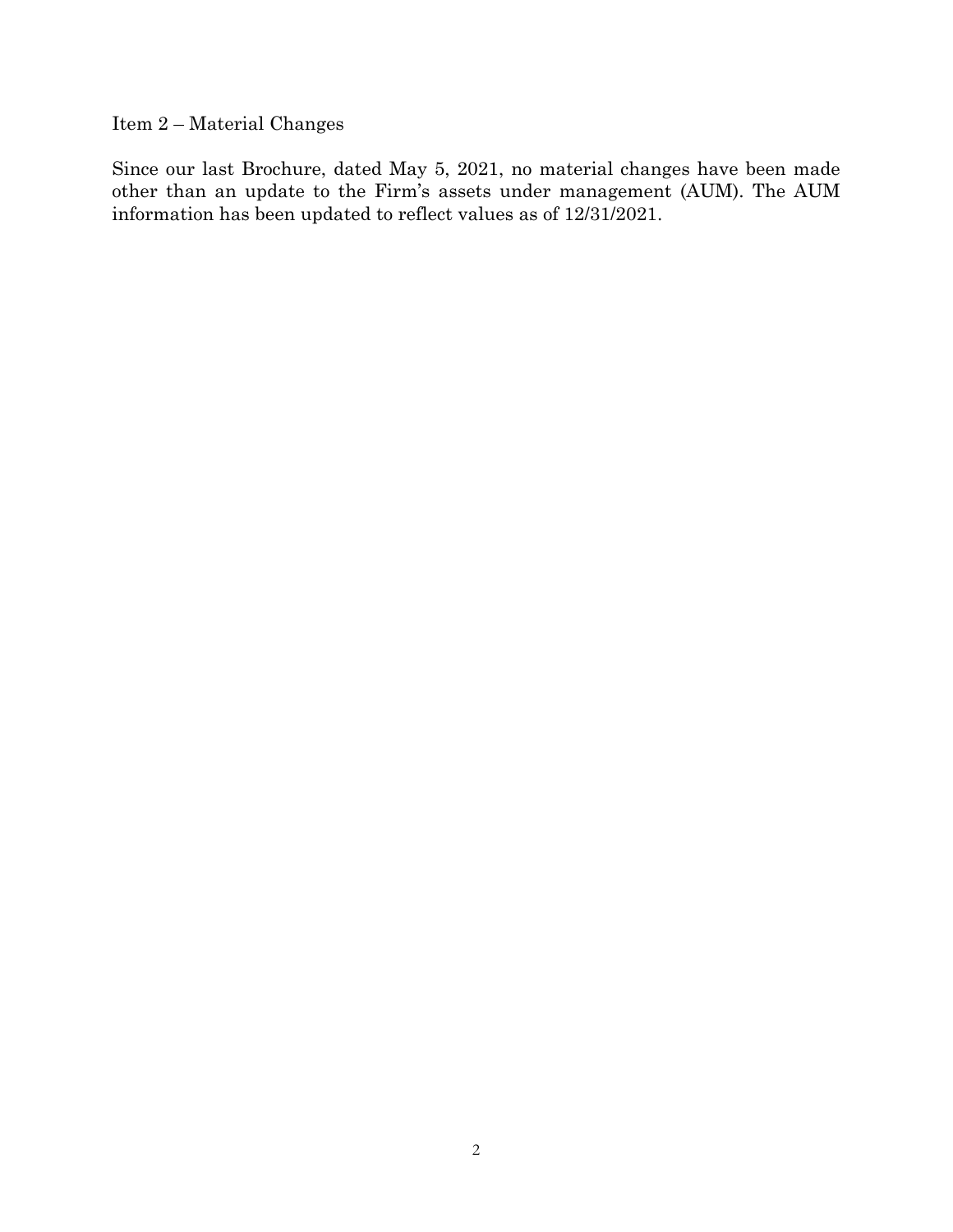## Table of Contents

| Item 11 – Code Of Ethics, Participation Or Interest In Client Transactions, And |  |
|---------------------------------------------------------------------------------|--|
|                                                                                 |  |
|                                                                                 |  |
|                                                                                 |  |
|                                                                                 |  |
|                                                                                 |  |
|                                                                                 |  |
|                                                                                 |  |
|                                                                                 |  |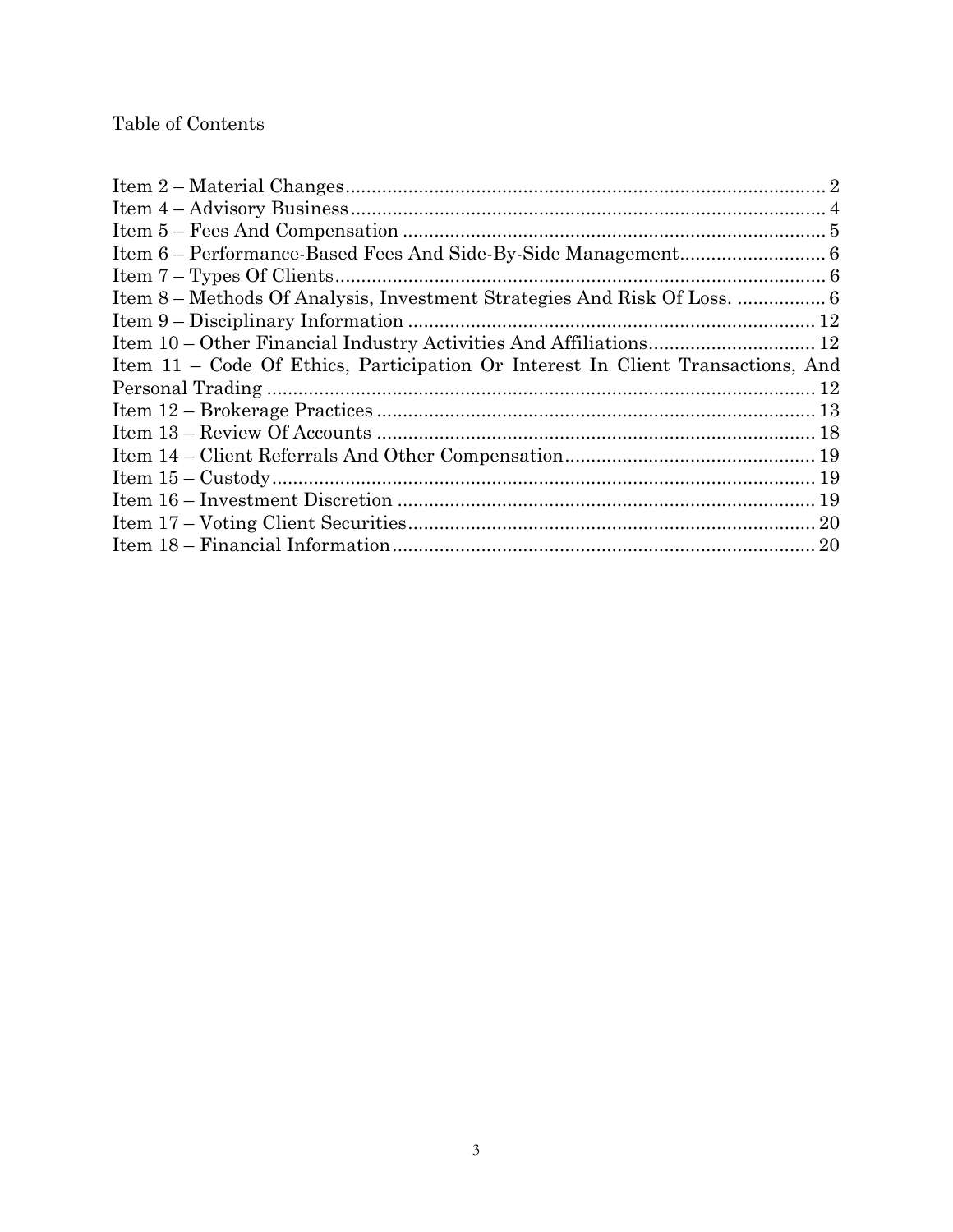Item 4 – Advisory Business

About Our Firm

VSM Wealth Advisory, LLC ("VSM") was formed in 2021 as the successor to Van Sant and Mewshaw, Inc., which was founded in 1992. VSM Wealth Advisory, LLC, is principally owned by Fred Cregan Hill, III.

The Services We Offer

We provide portfolio management and investment supervisory services to the majority of our clients. These services are provided on a continuing basis. For 401(k) Plan Participants, we provide portfolio management services only for self-directed plans. In the course of managing your account we may provide incidental financial planning services. These services include budget management, insurance planning, retirement planning and college funding. Such services will be cursory in nature. A separate fee will not be charged for these services. If any additional fee is to be charged, other than the one specified in the initial client agreement, your consent in advance will be required. We do not hold ourselves out to be financial planners engaging in tax, estate, or other comprehensive financial planning. For qualified retirement accounts, VSM acts as a 3(38) level fee fiduciary under the Employee Retirement Income Security Act of 1974, as amended ("ERISA").

How We Provide Those Services

VSM tailors individual client portfolios based on the client's needs, circumstances, goals, objectives, age, available capital, degree of sophistication and risk tolerance. You will deal directly with the investment counselor managing your portfolio. You may choose to have varying levels of involvement with the management of your portfolio. In some cases, you may choose to place restrictions on your account regarding specific securities or investment vehicles. If so, you must do this in writing.

Wrap Fee Programs

We do not participate in or offer wrap fee programs.

Assets Under Our Management

As of 12/31/2021, VSM Wealth Advisory, LLC had assets under management of \$441,469,414.00. All of which is managed on a discretionary basis.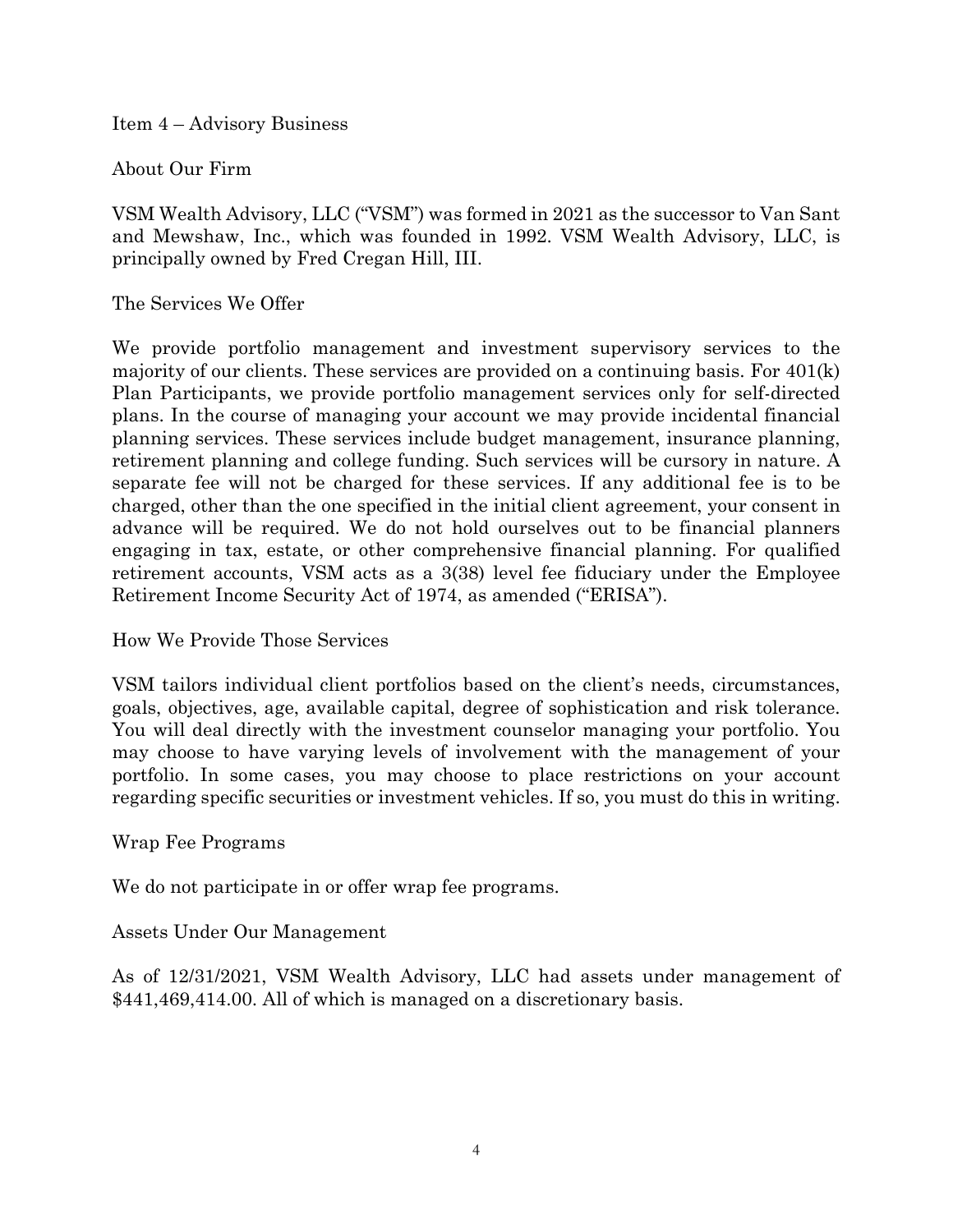Item 5 – Fees And Compensation

#### How We Are Compensated For Our Services

VSM is a fee-only investment advisor. We are paid fees solely by our clients and no one else. All fees are fully disclosed to our clients and we receive no hidden fees, markups or monetary compensation whatsoever from anyone. We charge clients a fee for portfolio management and investment supervisory services. These fees are based on a percentage of assets under our management. We may recommend rollovers out of employer-sponsored retirement plans and into Individual Retirement Accounts that we manage for an asset-based fee. This will increase our compensation. Our basic fee is one percent (1%) per annum, assessed quarterly (.25%), of assets under our management. This fee is subject to negotiation within a range of three-eighths percentage (.375%) per annum and two percent (2.00%) per annum. For example, an account with a one percent (1%) per annum fee and valued at \$250,000 at the beginning of the quarter would be billed \$625.  $(\$250,000 \times .0025 = \$625)$ . In limited cases we may provide consulting services only. We might be asked to review a portfolio and give our opinion or recommendations. For this service we charge an hourly fee at the rate of \$500 per hour or an agreed upon flat fee.

How We Receive Payment for Our Services

If you are charged a fee based upon the percentage of assets under our management you may have the fee deducted directly from your brokerage account or you may choose to be billed directly. If you are billed directly, payment is due within 30 calendar days. We bill our clients in advance of each quarter based on the market value at the end of the preceding quarter. For example; an account valued at \$250,000 on December  $31^{st}$ , paying a one percent per annum fee, would be charged \$625 for the following quarter, January, February and March. We send each client a detailed bill showing how the fee was calculated. We do this for each account that is being charged a fee.

Other Fees You Might Be Charged

There will be other fees and expenses associated with your account and/or investments. When buying and selling securities there may be transaction costs charged by the broker-dealer. This is discussed in detail in Item 12 (Brokerage Practices) below*.* All mutual funds have expenses shareholders will incur. All mutual funds have a management fee. Some funds charge distribution or marketing fees, commonly known as 12b-1 fees. Some funds charge a redemption fee to discourage short-term traders, which may cover a period from the day of purchase to a month or even a year. When we buy an ETF or mutual fund for your account, you will be sent a prospectus by the broker-dealer. The prospectus will provide detailed information related to the ETF's or mutual fund's costs. Always read the prospectus because it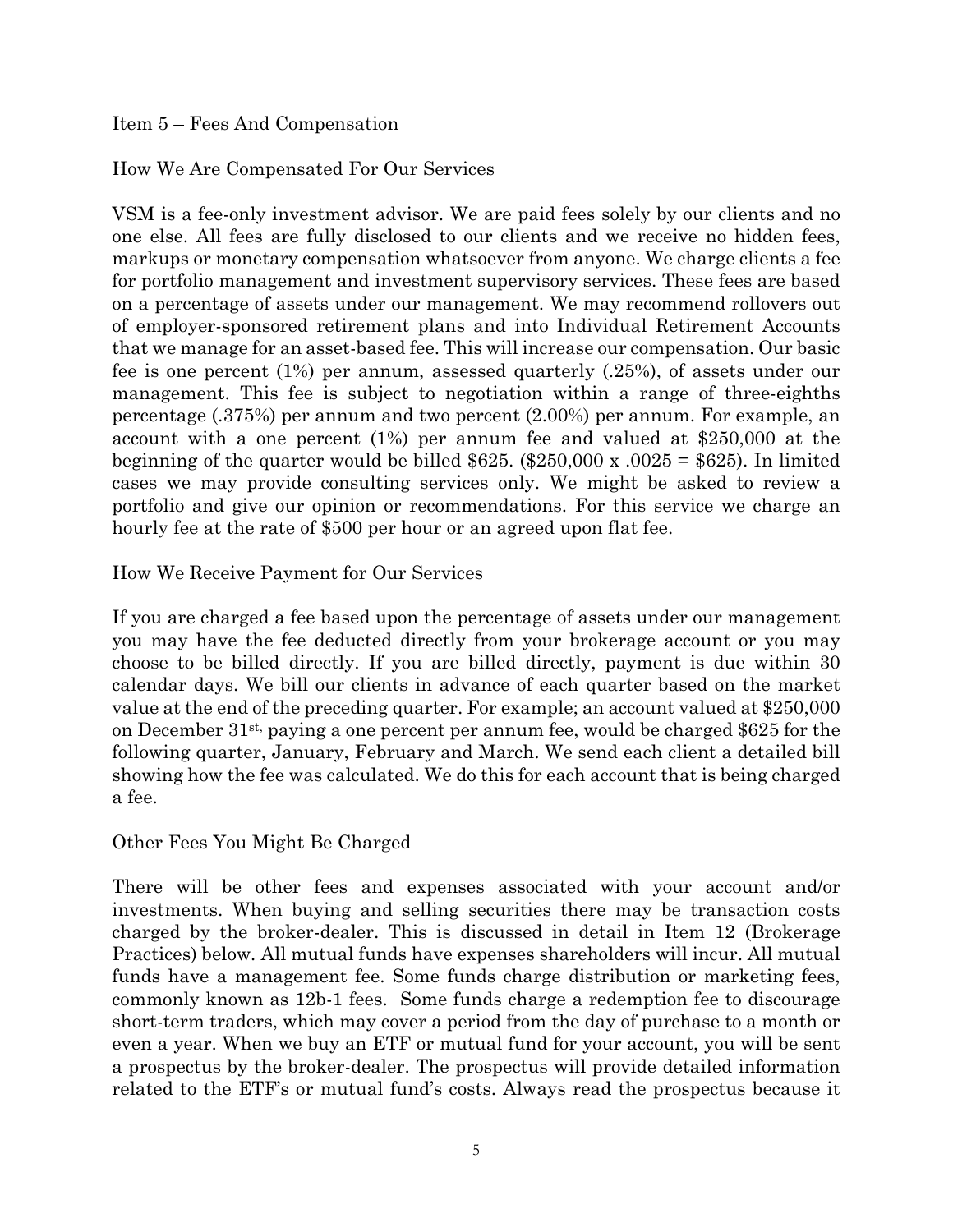contains detailed information about cost, performance and the purpose of the mutual fund or ETF. We receive no compensation for the sale of securities or any other investment products, including asset-based sales charges, or service fees from the sale of mutual funds.

Termination

If you terminate your agreement with us before the end of the quarter, we will refund you any unearned fees, calculated on a *pro rata* basis. You may terminate your advisory agreement with us at any time for any reason. It's important that your request to terminate your advisory agreement with us be submitted in writing. It should state you wish to terminate and when the termination should take place.

Item 6 – Performance-Based Fees And Side-By-Side Management

We do not accept performance-based fees – that is, fees based on a share of capital gains or capital appreciation of the assets in your account.

Item 7 – Types Of Clients

VSM provides investment advisory services to individuals, pension and profit-sharing plans, deferred compensation plans, 401(k) Plan Trustees, 401(k) Plan Participants, individual retirement accounts (IRA), trusts, estates and charitable organizations.

VSM Wealth Advisory, LLC are fee only asset managers acting in a fiduciary capacity and do not receive or share in commissions or any other fees generated by client accounts. For qualified retirement accounts, VSM Wealth Advisory, LLC acts as a 3(38) level fee fiduciary under the Employee Retirement Income Security Act of 1974 (aka ERISA).

We do not have a requirement for opening and maintaining an account.

Item 8 – Methods Of Analysis, Investment Strategies And Risk Of Loss.

How We Manage Your Assets

We manage our client portfolios using a method known as asset allocation. Asset allocation involves dividing an investment portfolio among different asset categories, such as stocks, bonds, and cash. The process of determining which mix of assets to hold in your portfolio is dependent upon your personal situation. The asset allocation that works best for you at any given point in your life will depend largely on your time horizon and your ability to tolerate risk.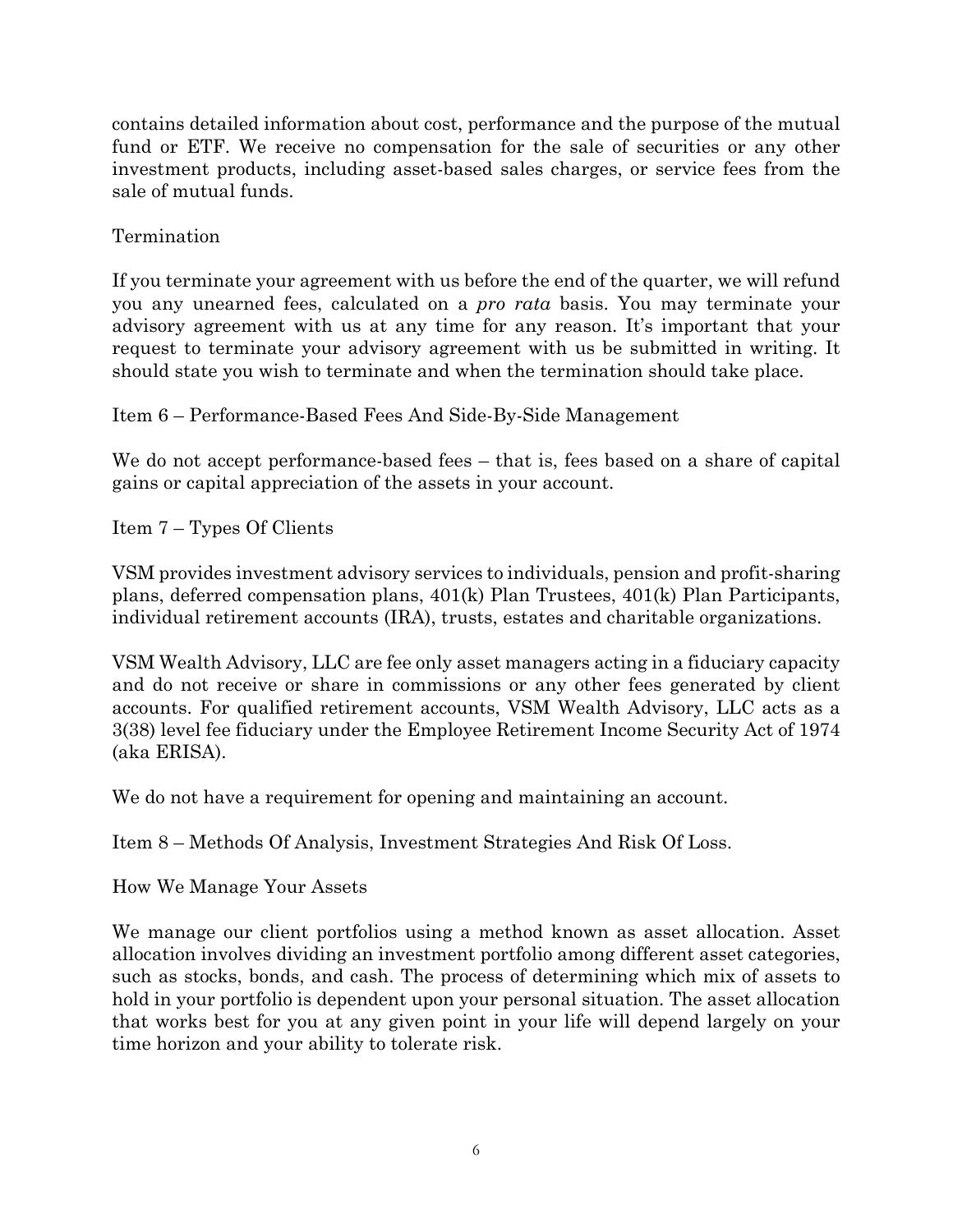Your time horizon is the expected number of months, years, or decades you will be investing to achieve a particular financial goal. Investors with a longer time horizon may feel more comfortable taking on a riskier, or more volatile, investment because they can wait out slow economic cycles and the inevitable ups and downs of markets. By contrast, an investor saving for a teenager's college education would likely take on less risk because he or she has a shorter time horizon for those funds.

Risk tolerance is your ability and willingness to lose some or all of your original investment in exchange for greater potential returns. An aggressive investor, or one with a high-risk tolerance, is more willing to risk losing money in order to get better results. A conservative investor, or one with a low-risk tolerance, tends to favor investments that are more likely to preserve his or her original investment.

A large part of our job is to construct an asset allocation that is appropriate for your particular situation and monitor the portfolio, addressing the need to rebalance. How your portfolio will be constructed will depend on various factors including your appetite for and your ability to shoulder risk, along with your needs and objectives. Your portfolio will consist of different asset classes. The construction and management of the portfolio is our responsibility. Your portfolio may have a varying degree of volatility and turnover. The value of your portfolio is subject to market conditions and you should expect it to fluctuate. No return can be guaranteed and it's important that you recognize that the possibility of principal loss does exist. It is also important to understand that risk and return are inextricably intertwined. Any opportunity to achieve high returns comes with high risk; any investment that carries less risk will also offer lower returns.

The Risk Involved With Your Portfolio

Every investment strategy or method carries risk. If you intend to purchase securities such as stocks, bonds, or mutual funds, it's important that you understand, before you invest, that you could lose some or all of your money.

With asset allocation the reward for taking on risk is the potential for a greater investment return. If you have a financial goal with a long time horizon, you are generally likely to make more money over the long term by carefully investing in asset categories with greater risk, like stocks or bonds, rather than restricting your investments to assets with less risk, like cash equivalents. On the other hand, investing solely in cash investments may be appropriate for short-term financial goals. If you want the potential for high returns offered by stocks, you are going to have to pay for that opportunity by bearing risk. Stated plainly, in the course of pursuing those higher returns, your portfolio may suffer precipitous declines.

The value of your portfolio is subject to market conditions and you should expect it to fluctuate. To what degree it fluctuates will be dependent on how your assets are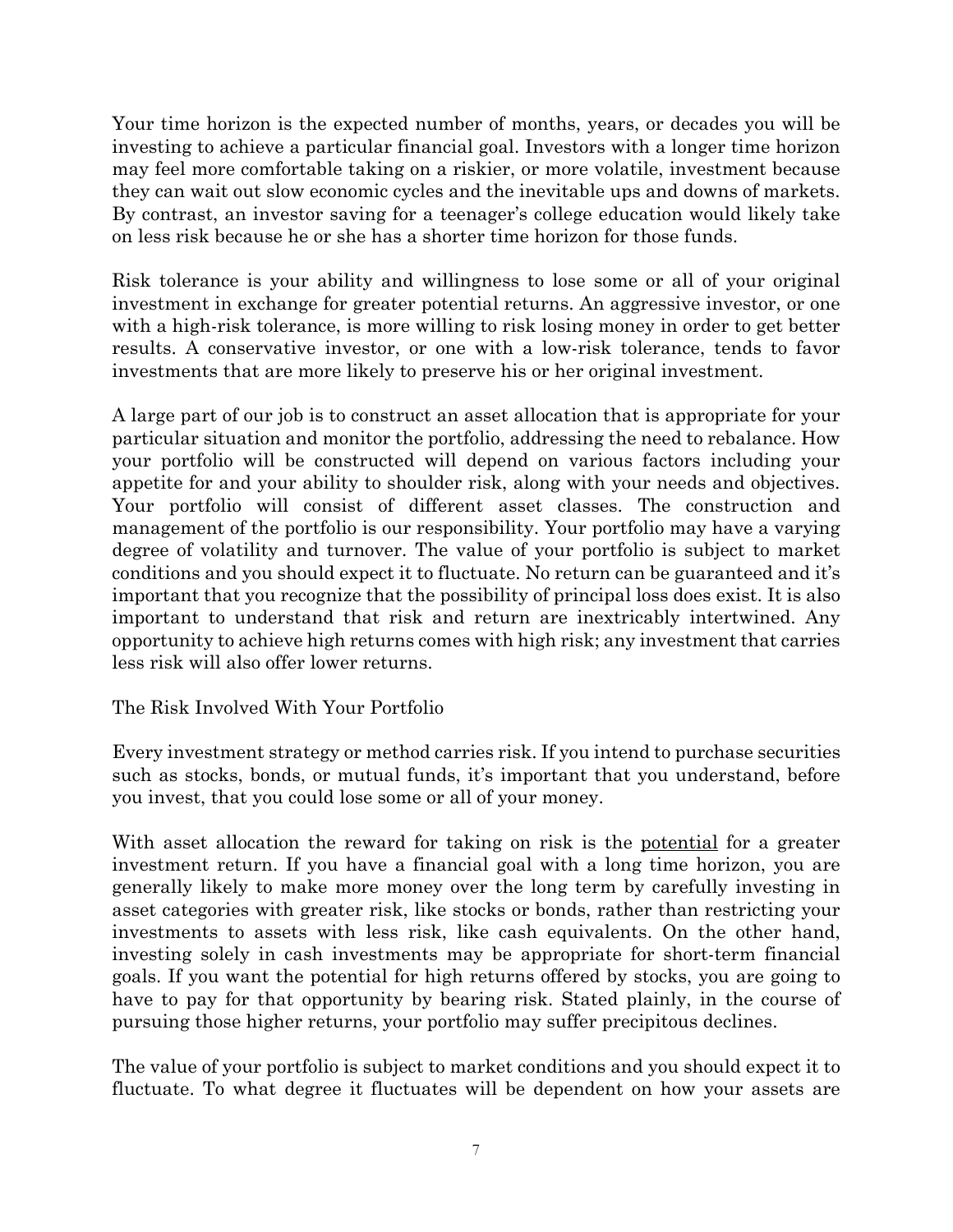allocated among stocks, bonds and cash equivalents, as well as general market movement. No return can be guaranteed. Markets can and do go through extended periods producing low, no and negative returns (meaning, losses). It's important that you recognize that you can lose money.

#### The Type of Investments We Use for Your Portfolio

We primarily use index mutual funds and exchange traded funds when implementing our investment strategy. We may use a traditional open-end index fund, an exchange traded fund (ETF), and, in some situations, an inverse or leveraged index exchange traded fund. We also might use options on a limited basis.

#### Index Fund

An index fund is a type of mutual fund whose investment objective typically is to achieve approximately the same return as a particular market index, such as the S&P 500 Composite Stock Price Index, the Russell 2000 Index or the Wilshire 5000 Total Market Index. Some index funds may track a particular country, region, or sector, such as China, Europe, or Energy. An index fund will attempt to achieve its investment objective primarily by investing in the securities (stocks or bonds) of companies that are included in a selected index. Some index funds may also use derivatives (such as options or futures) to help achieve their investment objective. Some index funds invest in all of the companies included in an index; other index funds invest in a representative sample of the companies included in an index. The management of index funds is more "passive" than the management of non-index funds because an index fund manager only needs to track a relatively fixed index of securities. This usually translates into less trading of the fund's portfolio, more favorable income tax consequences (lower realized capital gains), and lower fees and expenses than more actively managed funds. Because the investment objectives, policies and strategies of an index fund require it to purchase primarily the securities contained in an index, the fund will be subject to the same general risks as the securities that are contained in the index. Those general risks are the same as any stock funds and bond funds. In addition, because an index fund tracks the securities on a particular index, it may have less flexibility than a non-index fund to react to price declines in the securities contained in the index.

## Exchange Traded Fund (ETF)

Another type of investment company that attempts to track the performance of a market index is an ETF. ETFs are legally classified as either UITs (unit investment trust) or open-end investment companies, but they differ from traditional UITs and open-end investment companies in a number of respects. Exchange Traded Funds are traded through a brokerage firm on a stock exchange. Shares of ETFs are traded with other investors who are also going through brokerage firms to facilitate their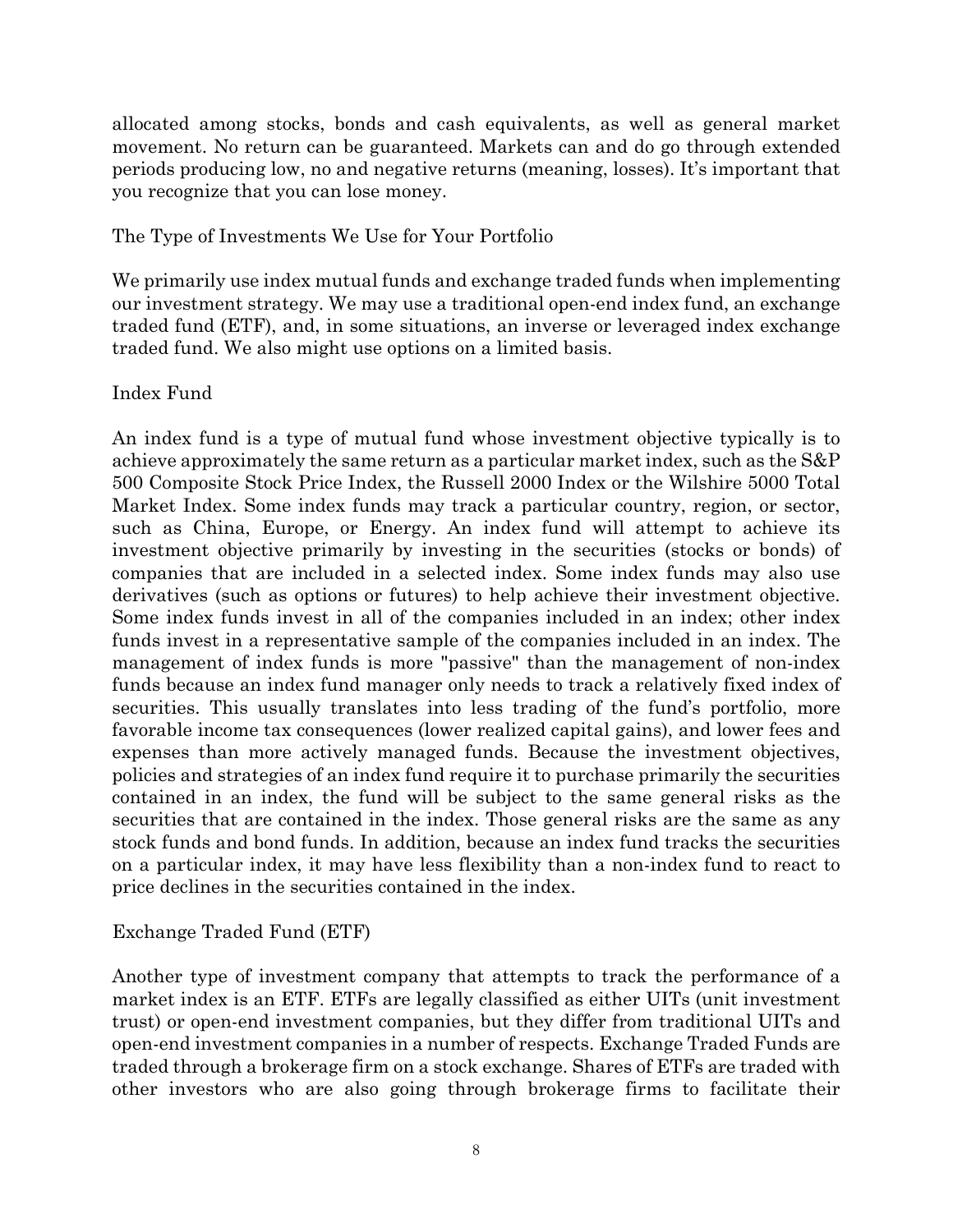transactions. All-day trading makes ETFs more flexible than open-end mutual funds where investors must wait until the end of the day to buy and sell shares. ETFs do not necessarily trade at their net asset value (NAV) and cannot be redeemed at their NAV like an open-end fund. Hence, they may sell at a discount or premium to their NAV.

Inverse and Leveraged Exchanged Traded Funds

In special situations, we may use an inverse or leveraged ETF. Leveraged ETFs seek to deliver multiples of the performance of the index or benchmark they track. Inverse ETFs (also called "short" funds) seek to deliver the opposite of the performance of the index or benchmark they track. Like traditional ETFs, some leveraged and inverse ETFs track broad indices, some are sector-specific, and others are linked to commodities, currencies, or some other benchmark. Inverse ETFs often are marketed as a way for investors to profit from, or at least hedge their exposure to, downward moving markets.

Leveraged inverse ETFs (also known as "ultra short" funds) seek to achieve a return that is a multiple of the inverse performance of the underlying index. An inverse ETF that tracks a particular index, for example, seeks to deliver the inverse of the performance of that index, while a 2x (two times) leveraged inverse ETF seeks to deliver double the opposite of that index's performance. To accomplish their objectives, leveraged and inverse ETFs pursue a range of investment strategies through the use of swaps, futures contracts, and other derivative instruments.

Most leveraged and inverse ETFs "reset" daily, meaning that they are designed to achieve their stated objectives on a daily basis. Their performance over longer periods of time—over weeks or months or years—can differ significantly from the performance (or inverse of the performance) of their underlying index or benchmark during the same period of time. This effect can be magnified in volatile markets. As the examples below demonstrate, an ETF that is set up to deliver twice the performance of a benchmark from the close of trading on Day 1 to the close of trading on Day 2 will not necessarily achieve that goal over weeks, months, or years.

The following two real-life examples illustrate how returns on a leveraged or inverse ETF over longer periods can differ significantly from the performance (or inverse of the performance) of their underlying index or benchmark during the same period of time.

Between December 1, 2008, and April 30, 2009, a particular index gained 2 percent. However, a leveraged ETF seeking to deliver twice that index's daily return fell by 6 percent—and an inverse ETF seeking to deliver twice the inverse of the index's daily return fell by 26 percent.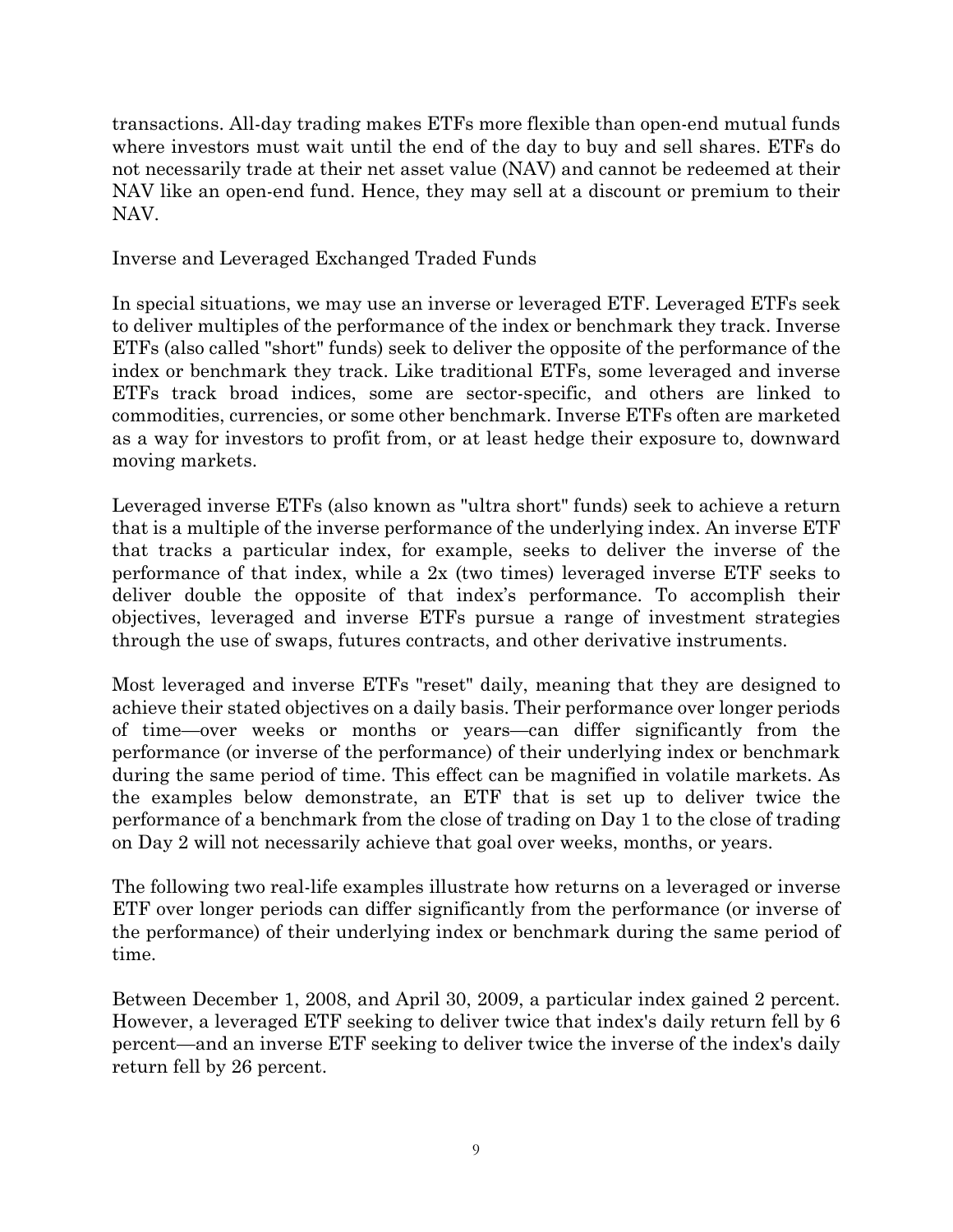During that same period, an ETF seeking to deliver three times the daily return of a different index fell 53 percent, while the underlying index actually gained around 8 percent. An ETF seeking to deliver three times the inverse of the index's daily return declined by 90 percent over the same period.

How can this apparent breakdown between longer term index returns and ETF returns happen? Here's a hypothetical example: let's say that on Day 1, an index starts with a value of 100 and a leveraged ETF that seeks to double the return of the index starts at \$100. If the index drops by 10 points on Day 1, it has a 10 percent loss and a resulting value of 90. Assuming it achieved its stated objective, the leveraged ETF would therefore drop 20 percent on that day and have an ending value of \$80. On Day 2, if the index rises 10 percent, the index value increases to 99. For the ETF, its value for Day 2 would rise by 20 percent, which means the ETF would have a value of \$96. On both days, the leveraged ETF did exactly what it was supposed to do—it produced daily returns that were two times the daily index returns. But, let's look at the results over the 2 day period: the index lost 1 percent (it fell from 100 to 99) while the 2x leveraged ETF lost 4 percent (it fell from \$100 to \$96). That means that over the two day period, the ETF's negative returns were 4 times as much as the two-day return of the index instead of 2 times the return. Greater leverage will magnify results, whether positive or negative. Greater leverage carries greater risk.

Leveraged or inverse ETFs carry higher expenses than traditional ETFs. In certain circumstances, they are less tax-efficient than traditional ETFs, in part because daily resets can cause the ETF to realize significant short-term capital gains that may not be offset by a loss.

When we buy any ETF or mutual fund you will be sent a prospectus by the brokerdealer. It's important to read the prospectus, which provides detailed information related to the ETF's or mutual fund's investment objectives, principal investment strategies, risks, and costs. Always read the prospectus.

## **Options**

We sometimes use options to hedge existing positions and as a tool to give our portfolios limited protection from steep market declines. An option is a contract that gives the buyer the right, but not the obligation, to buy or sell an underlying asset at a specific price on or before a certain date. An option, just like a stock or bond, is a security. It is also a binding contract with strictly defined terms and properties; based on the exchange where the option is listed. The purchase of an option is an added cost to your portfolio (more on the risk of options below).

There are two types of options: calls and puts.

A call gives the holder the right to buy an asset at a certain price within a specific period of time.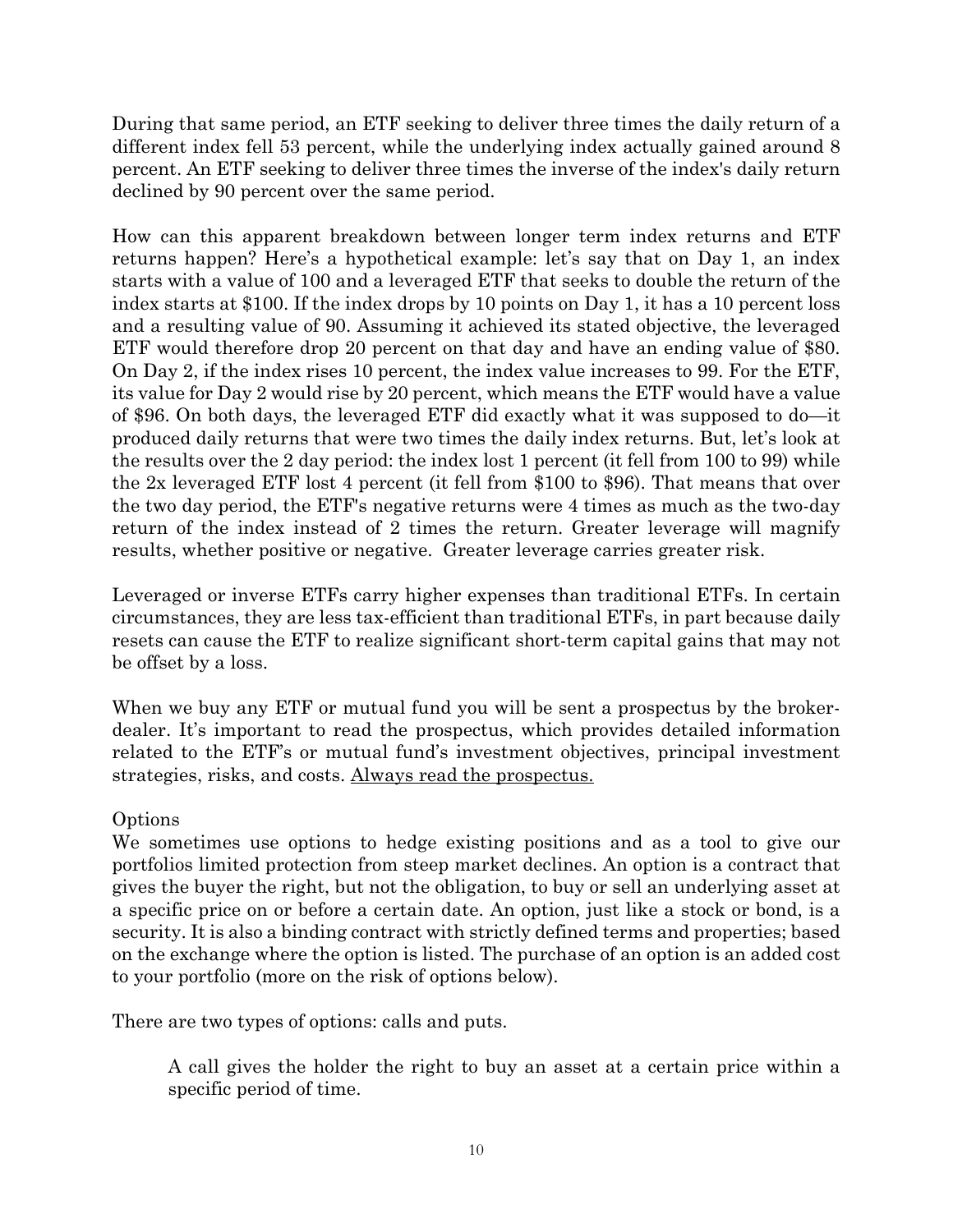A put gives the holder the right to sell an asset at a certain price within a specific period of time.

Below are the strategies which we use.

#### Covered Call Writing

This strategy is used to enhance portfolio income and offer some protection against loss. The owner of 100 (or more) shares of a security sells (writes) a call option against that security. The option buyer pays a premium, and in return gains the right to buy those shares at an agreed upon price (strike price) for a limited time (until the option expires). If the security undergoes a significant price increase, however, the option holder almost certainly will exercise the option and buy the security for the strike price. Thus, the risk of selling covered calls is that the seller will sacrifice the potential for profiting by an increase in the price of the security over the strike price. The potential benefit of selling covered call is that if the price of the security remains below the strike price, the option will not be exercised by its holder, and the option writer will profit by the amount of the premium received upon the sale of the option. That cash increases the portfolio's income and offers some protection against a decline in the price of the security. Thus, by selling covered calls, the owner of the security (the covered call writer) sacrifices the possibility of earning profits over and above that previously agreed-upon price in exchange for the immediate cash payment.

#### Put Hedging

Put options grant the owner of the underlying security the right to sell shares of the security at the strike price. Hedging with a put does not necessarily provide 100 percent protection, but it can limit losses to a set percentage amount. It's similar to buying an insurance policy with a deductible. The advantage of buying a put hedge is that losses can be limited. By selecting the appropriate strike price for the underlying security you are protected by a specific selling price, thus helping to protect the value of your portfolio.

#### The Collar

This is another strategy for protecting portfolio value against a market decline. It may also be used to lock-in profits from an existing position. The collar is a combination of the two methods noted above. To build a collar, the owner of 100 shares buys one put option, obtaining the right to sell those shares, and sells a call option, granting someone else the right to buy the same shares.

Cash is paid for the put at the same time cash is collected when selling the call. Depending on the strike prices chosen, the collar can often be established for zero outof-pocket cash. That means the investor is accepting a limit on potential profits in exchange for protection of the value of his or her holdings.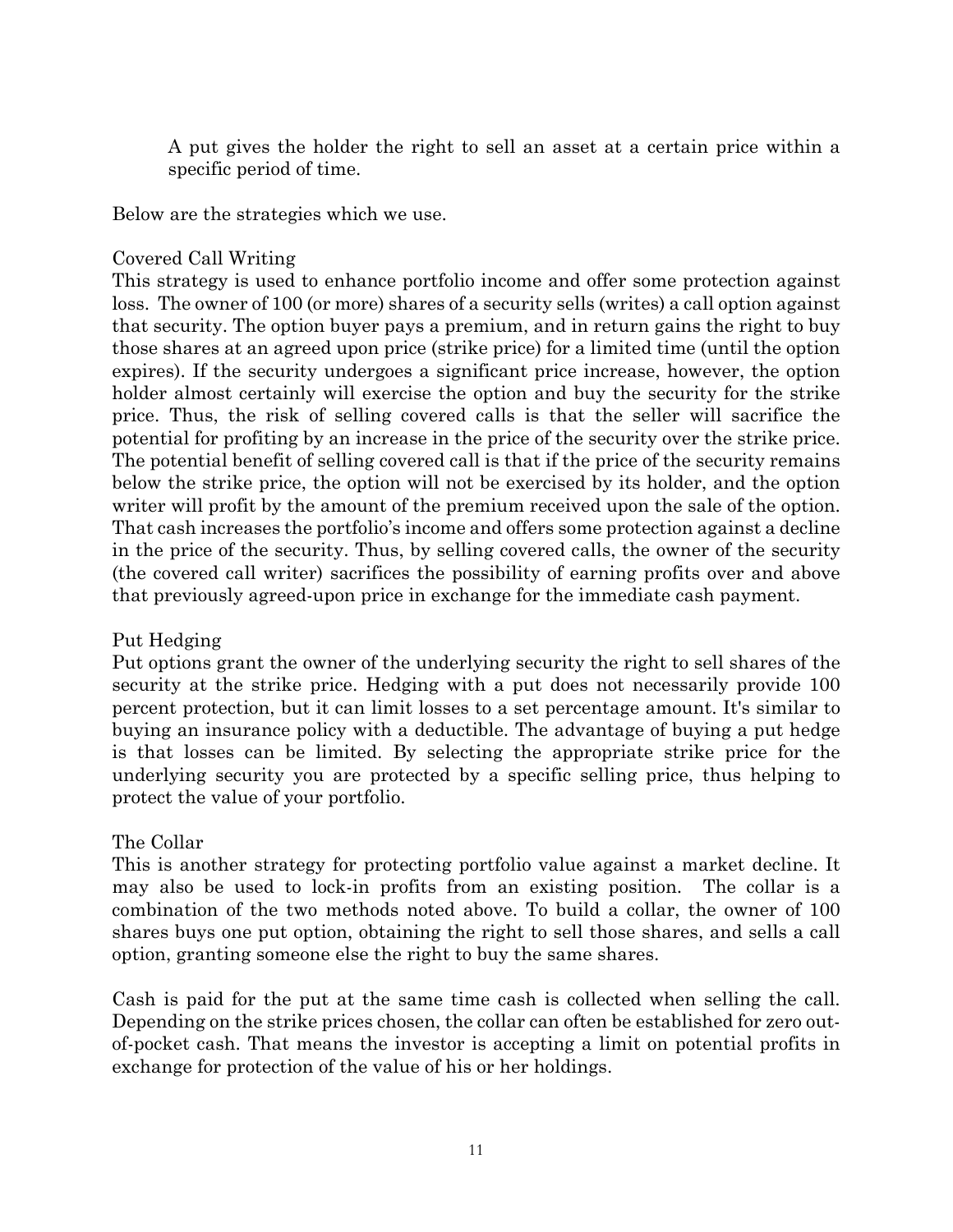The risk of buying an option (as you would with a put hedge or a collar) is losing the entire amount paid for the option in a relatively short period of time. This risk reflects the nature of an option as a wasting asset which will become worthless when it expires. An option holder who neither sells nor exercises it prior to its expiration will lose the entire amount paid for the option. When your account is approved for option trading, you will receive from the broker-dealer a disclosure document called, "Characteristics and Risk of Standardized Options." This provides more detailed information regarding the risks of options trading. Please read it carefully.

Item 9 – Disciplinary Information

Registered investment advisers are required to disclose all material facts regarding any legal or disciplinary events that would be material to your evaluation of the adviser or the integrity of its management. VSM has no information which is applicable to this Item.

Item 10 – Other Financial Industry Activities And Affiliations

This Item requires advisors to disclose if they have affiliations with other financial industry participants. VSM has no information to disclose in this Item.

Item 11 – Code Of Ethics, Participation Or Interest In Client Transactions, And Personal Trading

We have adopted a code of ethics for our employees and any related persons. Our success depends on our clients and the public's confidence in our integrity and professionalism. To ensure and maintain that confidence our behavior and actions must be above reproach. We must always strive to avoid activities, interests, and relationships that would be a conflict of interest between ourselves and our client(s). When a conflict of interest between ourselves and our client(s) is unavoidable it is important that we acknowledge it, address it, and inform our client(s) that it exists. Our code of ethics addresses issues such as: safeguarding of client information, recognizing the need for client privacy, maintaining confidentiality of all client records, and the buying and selling of securities by our employees or anyone related to them for their personal accounts. In essence, the duty to place the interest of our clients comes first at all times. We will provide a copy of our code of ethics to any client or prospective client upon request.

We do not have or maintain any material interest in any securities, partnerships, or investment companies.

As individuals, our representatives are permitted to invest in the same securities that we recommend to our clients. When they do, we require that all personal securities transactions be conducted in such a manner as to be consistent with our code of ethics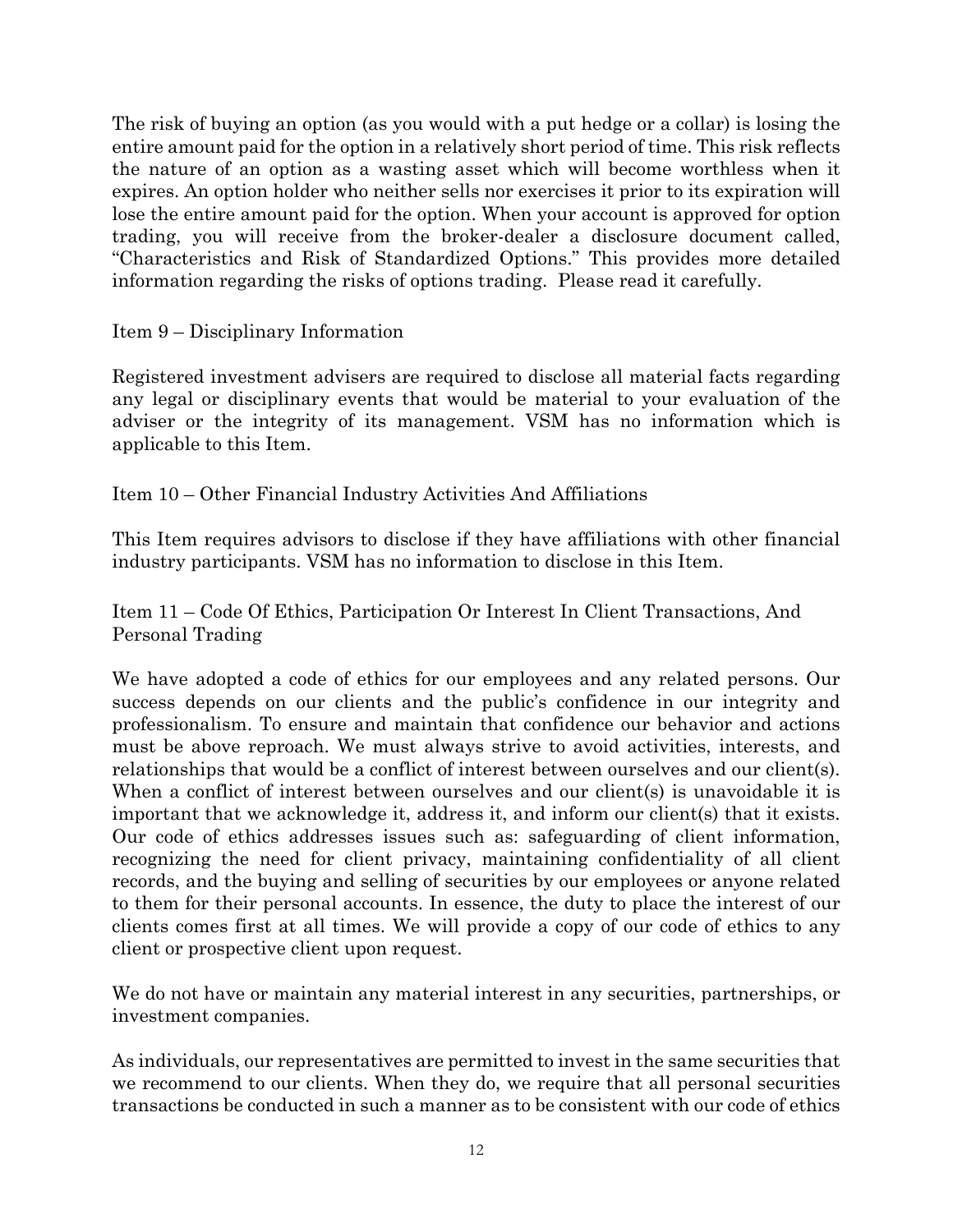and to avoid any actual or potential conflict of interest. When there is an event or major change in the vast majority of our clients' portfolios that involves a specific security, we may place that security on our "Restricted List". When a security is placed on the "Restricted List" it will be at the direction of the Chief Compliance Officer (CCO) or designee. When a security is placed on the "Restricted List," all employees or related persons are prohibited from engaging in any transactions in that security until the restriction is lifted.

Sometimes individual representatives buy or sell, for their personal or related accounts, the same securities that we recommend for our clients at or about the same time. This could present a conflict of interest. We have policies in place that address such situations. Should this occur, the client will always be allocated the best execution price. It is our policy that all trading in employee or employee related accounts is recorded, reviewed and approved by the Chief Compliance Officer (CCO) or designee on a daily basis. No employee or employee-related account is permitted to trade or give the appearance of trading against client accounts -- that is, putting their personal interest before yours.

Item 12 – Brokerage Practices

The Custodian and Brokers We Use

We do not maintain custody of your assets that we manage and upon which we advise, although we may be deemed to have custody of your assets if you give us authority to withdrawal assets from your account (see Item  $15 -$ Custody). Your assets must be maintained in an account at a "qualified custodian", generally a broker-dealer or bank. We recommend that our clients use Charles Schwab & Co., Inc. (Schwab), a registered broker-dealer, member SIPC, as the qualified custodian. We are independently owned and operated and are not affiliated with Charles Schwab. Schwab will hold your assets in a brokerage account and buy and sell securities when we or you instruct them to do so. While we recommend that you use Schwab as custodian/broker, you will decide whether to do so. The choice of another custodian must be mutually agreed upon by both you and us. If we do not mutually agree upon a custodian, then we cannot manage your account. You will open an account with Charles Schwab by entering into an account agreement directly with them. We do not open the account for you, although we may assist you in doing so. Even though your account is maintained at Schwab, we can still use other brokers to execute trades for your account as described below ("Your Brokerage and Custody Cost").

How We Select Brokers/Custodians

We select a custodian/broker-dealer who will hold your assets and execute transactions on terms that are, overall, most advantageous when compared to other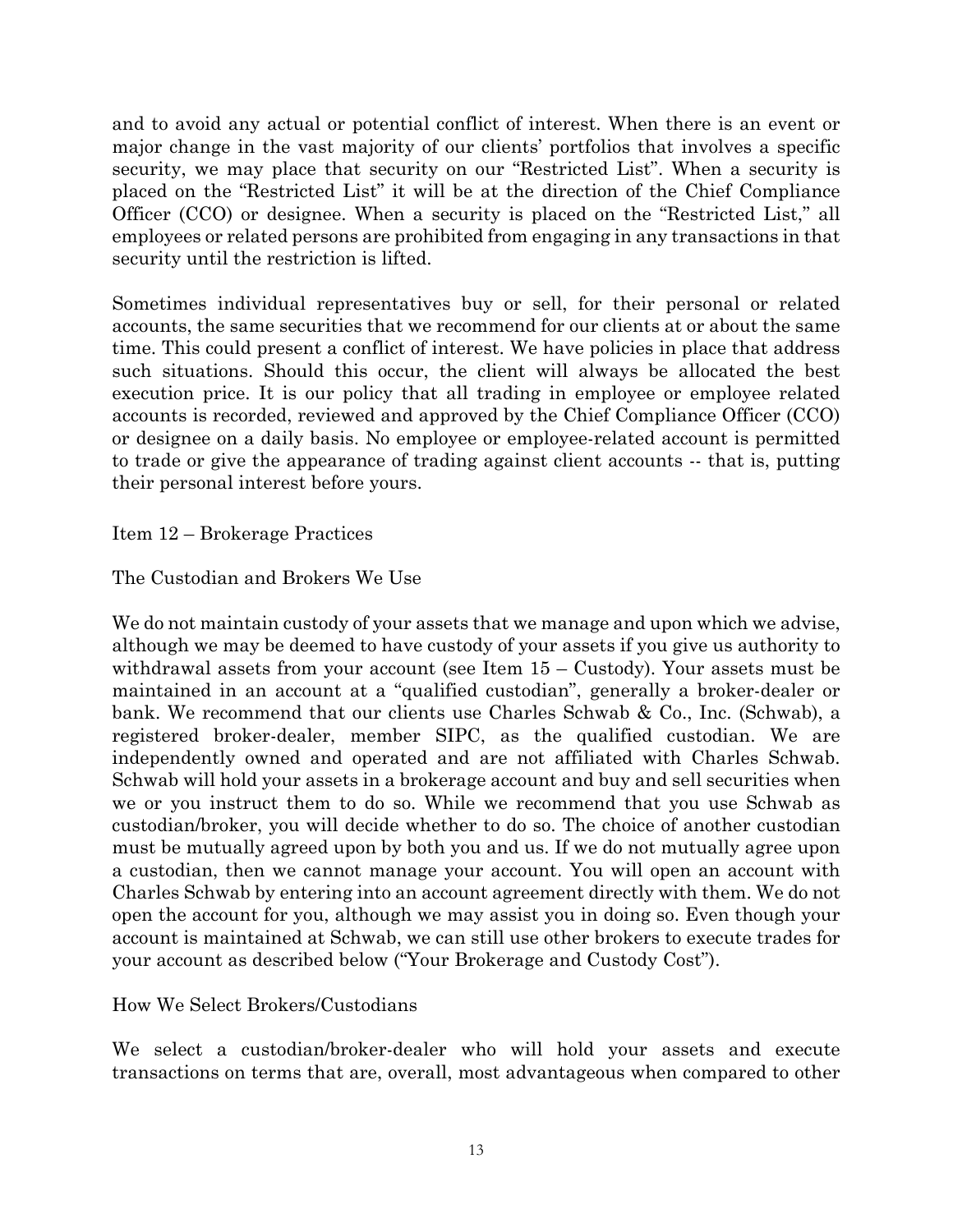available providers and their services. We consider a wide range of factors, including, among others:

 Combination of transaction execution services and asset custody services (generally without a separate fee for custody)

 The capability to execute, clear, and settle trades (buys and sells securities for your account)

 The capability to facilitate transfers and payments to and from accounts (wire transfers, check requests, bill payment, etc.)

 Breadth of available investment products (stocks, bonds, mutual funds, exchange traded funds [ETFs], etc.)

Availability of the lowest-cost share classes of mutual funds and ETFs

 Availability of investment research and tools that assist us in making investment decisions

Quality of service

 Competitiveness of the price of those services (commission rates, margin interest rates, other fees, etc.) and willingness to negotiate the prices

- Reputation, financial strength, and stability
- Prior service to us and our other clients
- Availability of other products and services that benefit us, as discussed below (*see* "Products and Services Available to Us From Schwab," below)

## Your Brokerage and Custody Cost

For our clients' accounts that Schwab maintains, Schwab generally does not charge you separately for custody services but is compensated by charging you commissions or other fees on trades that it executes or that settle in your Schwab account. Certain trades (many mutual funds, ETFs and common stock) do not incur Schwab commissions or transaction fees. Schwab is also compensated by earning interest on the un-invested cash in your account in Schwab's Cash Features Program. Schwab's commission rates applicable to our client accounts were negotiated based on the condition that our clients collectively maintain a total of at least \$10 million of their assets in accounts at Schwab. This commitment benefits you because the overall commission rates you pay are lower than they would be otherwise. In addition to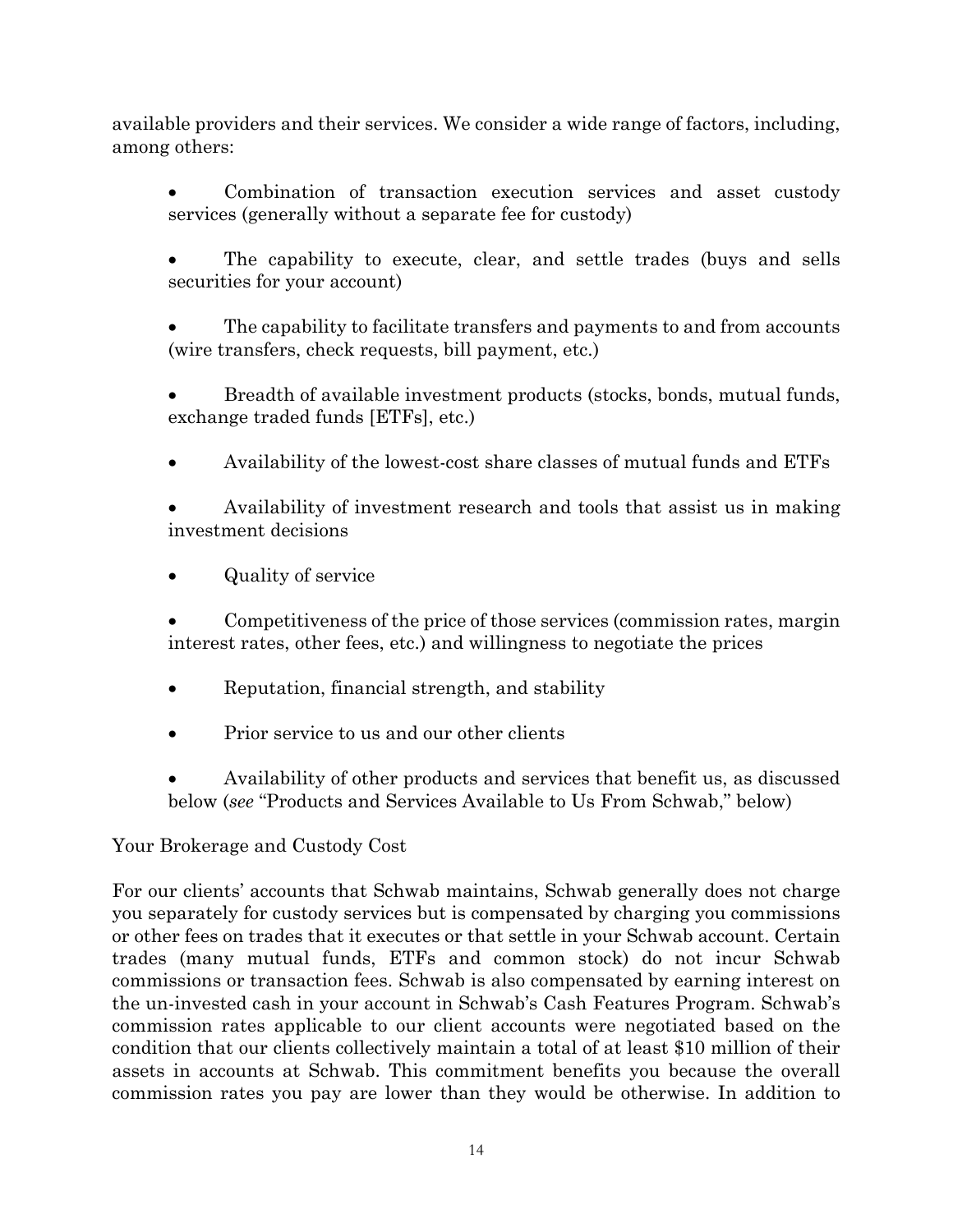commissions, Schwab charges you a flat dollar amount as a "prime broker" or trade away fee for each trade that we have executed by a different broker-dealer but where the securities bought or the funds from the securities sold are deposited (settled) into your Schwab account. These fees are in addition to the commissions or other compensation you pay the executing broker-dealer. Because of this, in order to minimize your trading costs, we have Schwab execute most trades for your account. We have determined that having Schwab execute most trades is consistent with our duty to seek "best execution" of your trades. Best execution means the most favorable terms for a transaction based on all relevant factors, including those listed above (see "How We Select Brokers /Custodians").

Products and Services Available to Us From Schwab

Schwab Advisor Services™ is Schwab's business serving independent investment advisory firms like ours. They provide us and our clients with access to its institutional brokerage trading, custody, reporting, and related services many of which are not typically available to Schwab retail customers. Schwab also makes available various support services. Some of those services help us manage or administer our clients' accounts, while others help us manage and grow our business. Schwab's support services generally are available on an unsolicited basis (we don't have to request them) and at no charge to us. Following is a more detailed description of Schwab's support services:

Services That Benefit You

Schwab's institutional brokerage services include access to a broad range of investment products, execution of securities transactions, and custody of client assets. The investment products available through Schwab include some to which we might not otherwise have access or that would require a significantly higher minimum initial investment by our clients. Schwab's services described in this paragraph generally benefit you and your account.

Services That May Not Directly Benefit You

Schwab also makes available to us other products and services that benefit us but may not directly benefit you or your account. These products and services assist us in managing and administering our clients' accounts. They include investment research, both Schwab's own and that of third parties. We may use this research to service all or a substantial number of our clients' accounts, including accounts not maintained at Schwab. In addition to investment research, Schwab also makes available software and other technology that:

• Provide access to client account data (such as duplicate trade confirmations and account statements)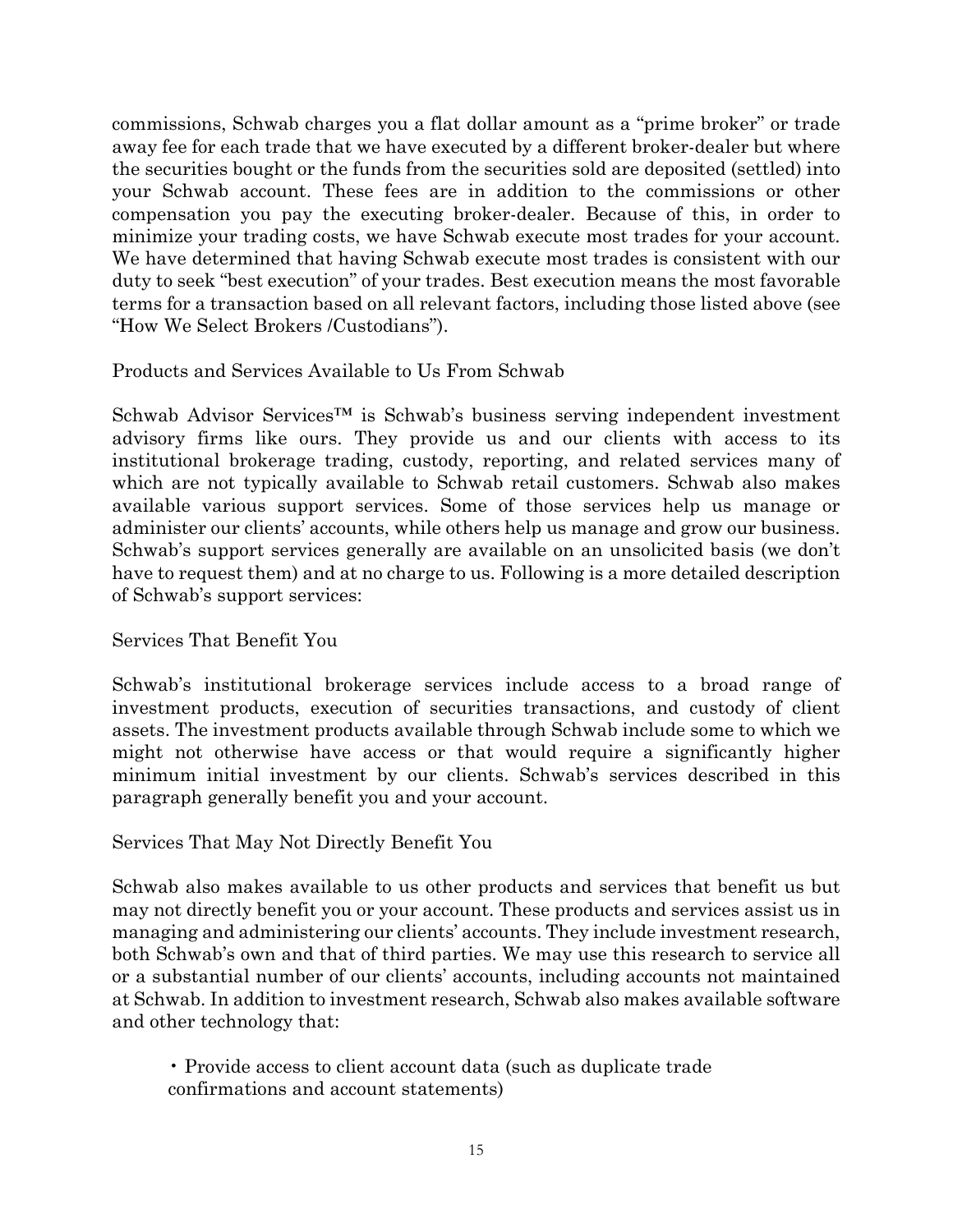• Facilitate trade execution and allocate aggregated trade orders for multiple client accounts

- Provide pricing and other market data
- Facilitate payment of our fees from our clients' accounts
- Assist with back-office functions, recordkeeping, and client reporting

Schwab Services That Generally Benefit Only Us

Schwab also offers other services intended to help us manage and further develop our business enterprise. These services include:

- Educational conferences and events
- Consulting on technology, compliance, legal, and business needs

• Publications and conferences on practice management and business succession

- Access to employee benefits providers, human capital consultants, and insurance providers
- Marketing consulting and support

Schwab may provide some of these services itself. In other cases, it will arrange for third-party vendors to provide the services to us. Schwab may also discount or waive its fees for some of these services or pay all or a part of a third party's fees. Schwab may also provide us with other benefits, such as occasional business entertainment of our personnel.

Our Interest in Schwab's Services

The availability of these services from Schwab benefits us because we do not have to produce or purchase them. We don't have to pay for Schwab's services so long as our clients collectively keep a total of at least \$10 million of their assets in accounts at Schwab. Beyond that, these services are not contingent upon us committing any specific amount of business to Schwab in trading commissions or assets in custody. The \$10 million minimum may give us an incentive to recommend that you maintain your account with Schwab, based on our interest in receiving Schwab's services that benefit our business rather than based on your interest in receiving the best value in custody services and the most favorable execution of your transactions. This is a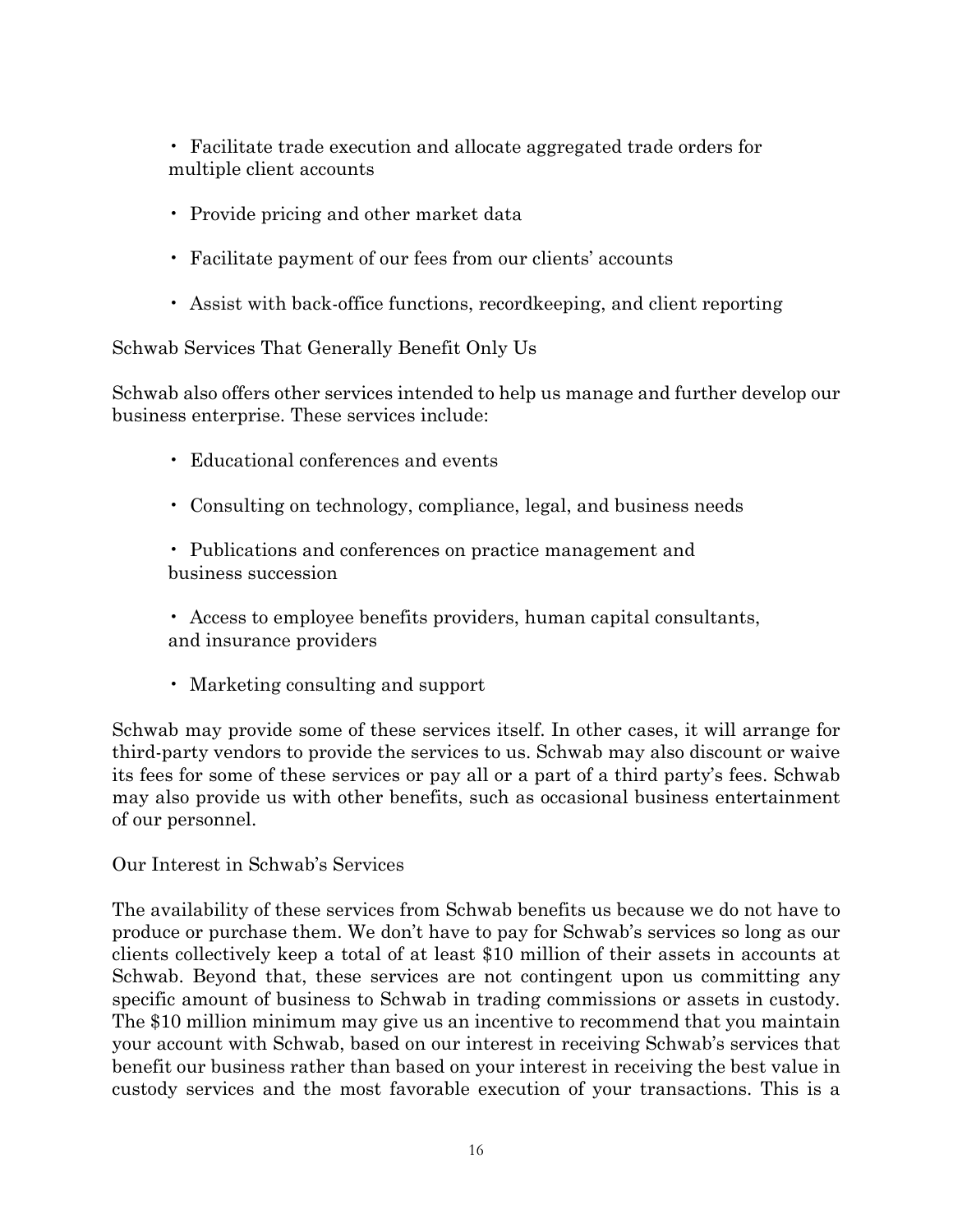potential conflict of interest. We believe, however, that our selection of Schwab as custodian and broker is in the best interests of our clients. Our selection is primarily supported by the scope, quality, and price of Schwab's services (see "How We Select Brokers/Custodians") and not Schwab's services that benefit only us. We have over \$357 million of client assets under management, and we do not believe that recommending our clients to collectively maintain at least \$10 million of those assets at Schwab presents a material conflict of interest.

#### Research and Other Soft Dollar Benefits

We do not receive research or other products or services other than execution from a broker-dealer or third party in connection with client securities transaction. In exchange for receiving research or other products some advisors will place their clients' trades through a specific broker-dealer. This can result in having the clients pay a higher rate of commission or mark-up in the securities they purchase. Such a practice is known as "soft dollar benefits". We do not participate in or receive soft dollar benefits.

#### Brokerage for Client referrals

We do not receive or participate in any client referral program with any broker-dealer or third party. A client referral program is where an advisor will receive referrals from a broker-dealer or some third party in exchange for the advisor using that broker-dealer or the third party's services. We do not participate in any such programs.

#### Directed Brokerage

We do not participate in directed brokerage or permit clients to do so. Directed brokerage is when a client requests or requires us to execute transactions for their account through a specified broker-dealer other than the broker-dealer who has custody of the account. By allowing directed brokerage we may be unable to ensure the most favorable execution of client transactions. This would also mean extra cost for the client. We do not participate in directed brokerage or permit clients to do so.

#### Aggregating Orders for Client Accounts

When purchasing or selling securities for client accounts, we sometimes have the opportunity to aggregate or "bunch" the orders. Aggregating or bunching orders happens when the same security is going to be bought or sold for various client accounts. Instead of separate trades being placed for each individual account, one large "block" order is placed and executed. If the execution price varies, the total sum of the order is calculated and an average price is determined. This is done to ensure no one client is favored over another. The securities are then allocated to the client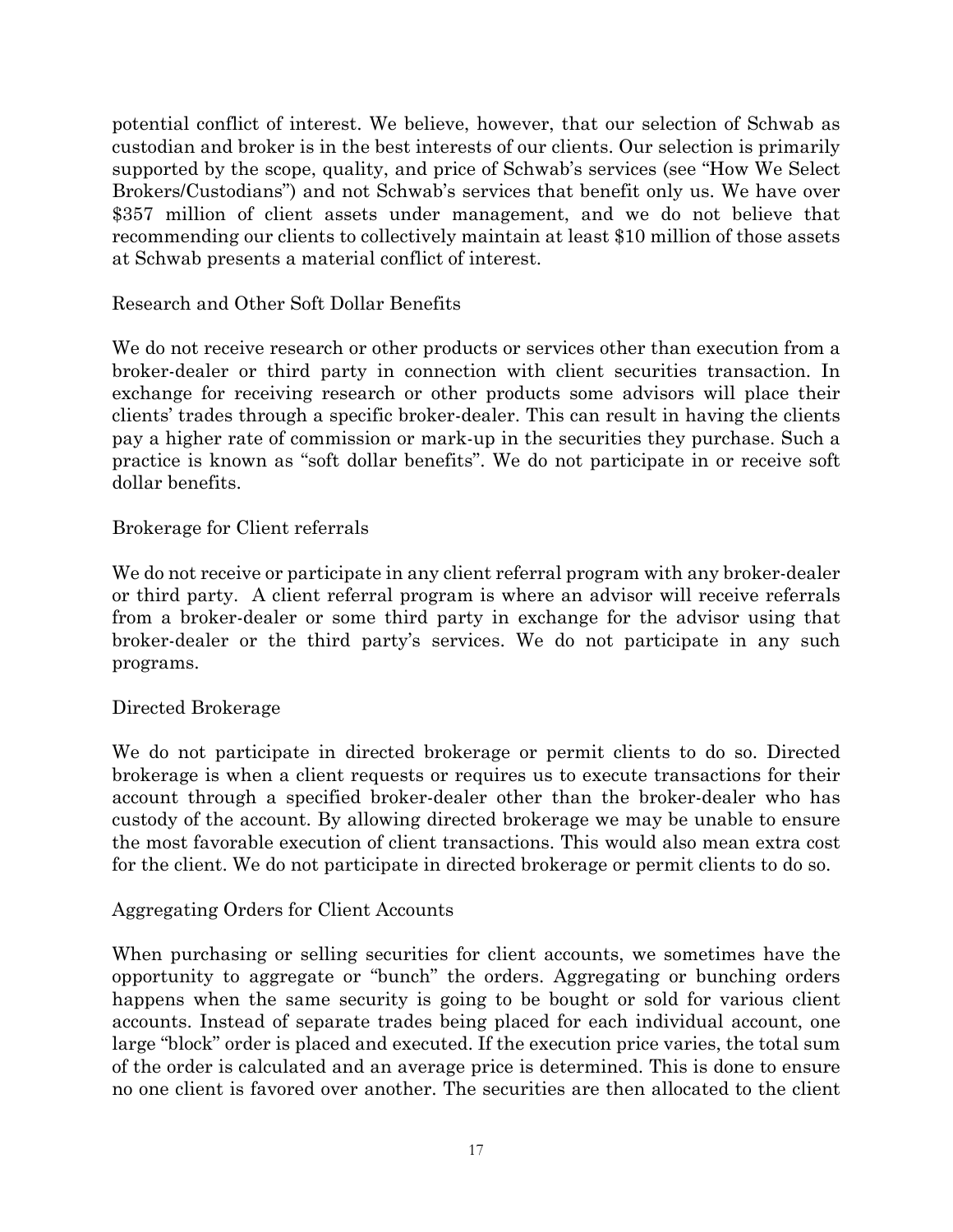accounts. Generally, aggregating or bunching orders results in a better execution for the clients.

Item 13 – Review Of Accounts

The investment counselor assigned to your account provides continuous and regular supervision and management of your portfolio.

The Chief Investment Officer (or his designee) or the Chief Compliance Officer (or his designee) reviews client accounts monthly for cash flows and net returns for the period. In addition, we may review accounts at any time for various reasons such as market volatility, change in interest rates, geo-political events, or if the client notifies us of material changes in the client's situation that would affect the way the portfolio is being managed. It is the client's responsibility to notify us of material changes in the client's financial situation, investment needs, goals, or risk tolerance. In addition, the client may request a review at any time.

We issue quarterly portfolio reports for each client account for which we provide portfolio management services. This report is divided into three segments:

1. The Portfolio Statement which provides description of the investment, the percentage weighting of the investment, the quantity, cost basis, current value, and unrealized gain or loss.

2. The Portfolio Performance Summary which provides (one year and year to date) the beginning value of the portfolio, net contributions, ending value, investment gain or loss, and percentage return for the period.

3. The Billing Statement which provides an itemized account of how your management fee was calculated for the period (see Fees and Compensation).

Other reports are available upon request, such as: Realized Gains and Losses, Income Report, Expense Report, and Deposit/Withdrawals.

The custodian statements are the official record of your account. You should compare the statement you receive from the custodian (in most cases that will be Charles Schwab) of your account with the reports you receive from us. If there are any discrepancies or if there is something you do not understand you should contact us or the custodian promptly to get clarification. There is no such thing as a dumb question when it comes to your money.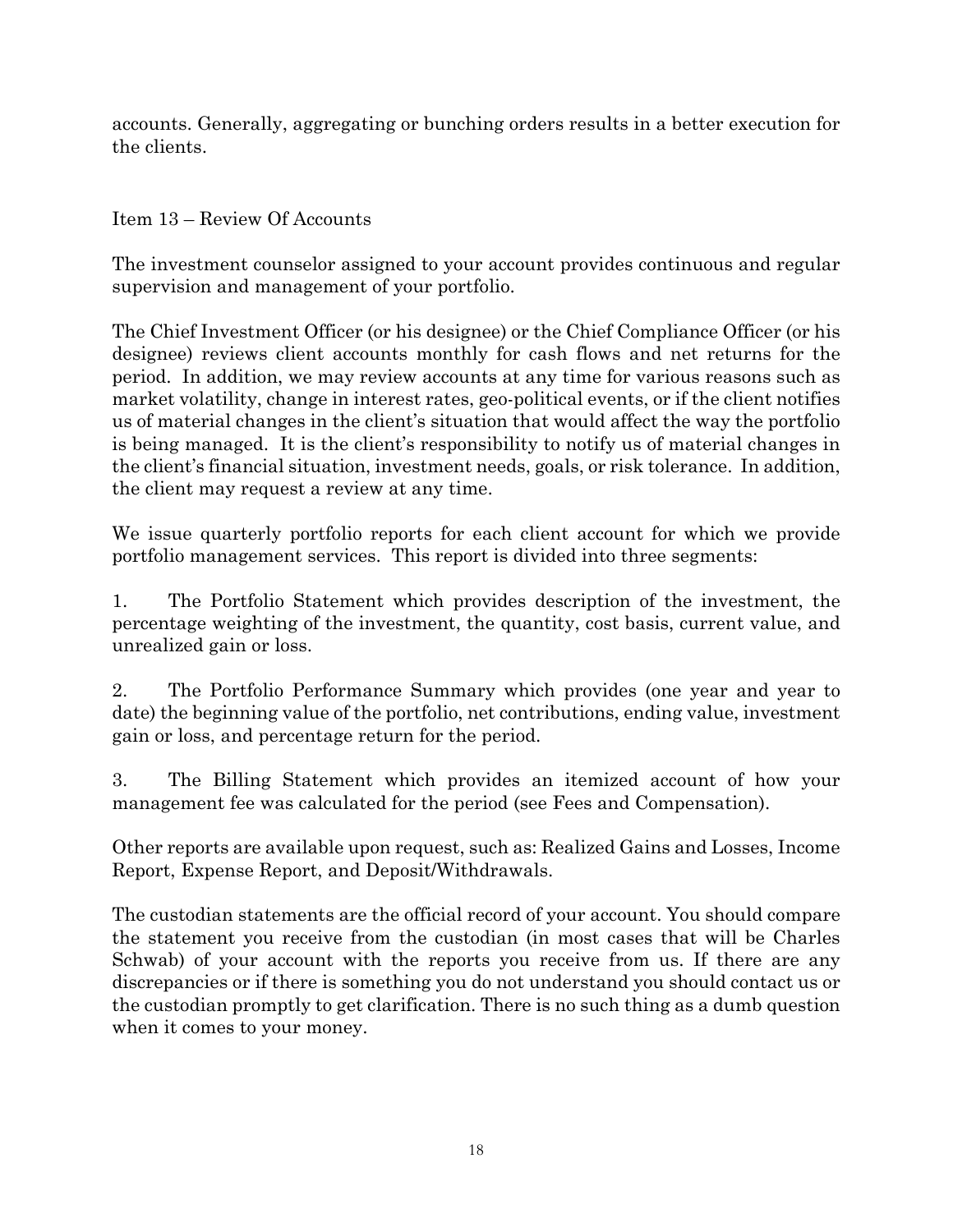Item 14 – Client Referrals And Other Compensation

We receive an economic benefit from Charles Schwab. This benefit is in the form of the support products and services Schwab makes available to us and other independent investment advisors whose clients maintain their accounts at Schwab. These products and services, how they benefit us, and the related conflicts of interest are described in Item 12 (Brokerage Practices). The availability to us of Schwab's products and services is not based on us giving particular investment advice, such as buying particular securities for our clients.

We do not compensate any person or other entity for client referrals.

Item 15 – Custody

Under government regulations, we are deemed to have custody of your assets if, for example, you authorize us to instruct Schwab to deduct our advisory fees directly from your account or if you grant us authority to move money to another person's account.

Schwab maintains actual custody of your assets. You will receive account statements directly from Schwab at least quarterly. They will be sent to the email or postal mailing address you provided to Schwab. The custodian's statements are the official statement of your accounts and holdings.

We do not allow nor do we endorse third-party standing letters of authorization.

When you receive your statement from Charles Schwab or another qualified brokerdealer you should review it carefully. You should compare and reconcile the statement with the quarterly one you receive from us. Please notify us and/or the custodian promptly if you identify any discrepancy.

Item 16 – Investment Discretion

We accept and use discretionary authority to manage accounts on behalf of our clients. When you grant us discretion you authorize us to buy, sell or otherwise trade securities or other investments in your account without discussing these transactions with you in advance. Such securities may include, but are not limited to, stocks, bonds, no-load mutual funds, exchange traded funds, money market mutual funds, options, foreign securities, and securities of the U.S. government and its agencies. In essence, this gives us full decision-making authority regarding investments and transactions in your account. It also authorizes us to take any other necessary action in connection with the completion and payment of transactions in your account.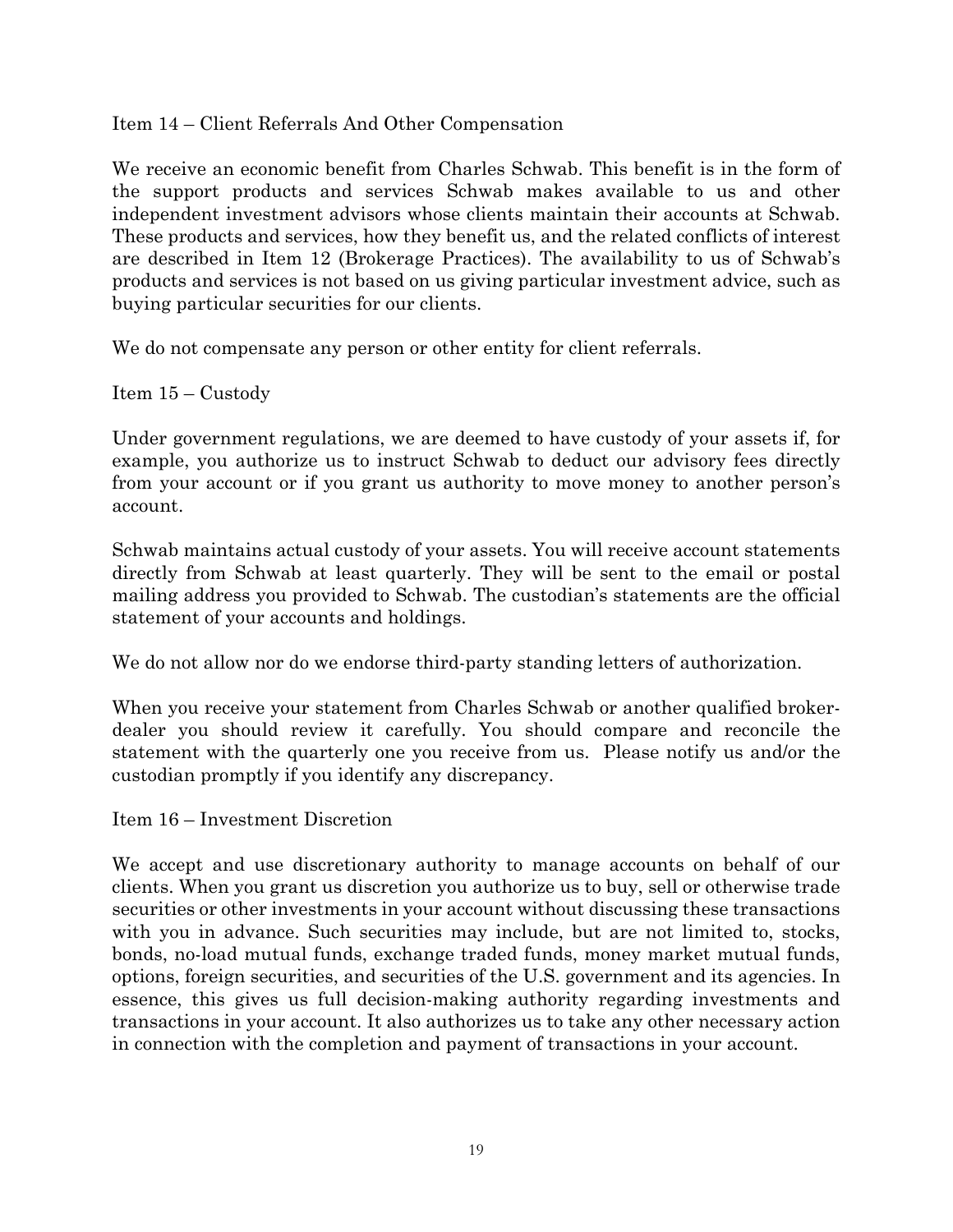While we have discretion in your account, you may choose to have varying levels of involvement with the management of your portfolio. In some cases you may choose to place restrictions on your account regarding specific securities or investment vehicles. If you choose to place any restrictions or limitations you must do so in writing.

When you open an account with the broker-dealer that has custody over your assets (in almost all cases that will be Charles Schwab) you will authorize them to grant us discretion on your behalf. Generally this authorization will be encompassed in the new account agreement that you sign when opening your account with the brokerdealer. Sometimes it might be a separate document. It may appear as "Limited Trading Authorization," "Trading and Disbursement Authorization," or "Trading Authorization." You should review it carefully for a full understanding of what it authorizes us to do on your behalf.

Item 17 – Voting Client Securities

The act of managing assets for our clients may include the voting of proxies related to securities held in their accounts. You have the option to delegate that authority to us or to do it yourself.

Where the power to vote by proxy has been delegated to us, we have the responsibility for voting in a manner that is in your best interests. Should a potential conflict of interest arise from the proxy proposals being voted upon, we will inform you and allow you to direct the vote. It is our policy to vote proxies related to securities held in the accounts of our clients in a manner that is in their best interest. We keep certain records required by applicable law in connection with our proxy voting activities for our clients. We will provide this proxy-voting information to you upon request. We also have a written policy for voting proxies and will provide this to you upon request.

If we do not have the authority to vote proxies on your behalf, you will receive the proxy statement and related information directly from the custodian of your account. If you have questions about a particular solicitation, you may contact us and we will attempt to help you or provide clarification on the issues.

Item 18 – Financial Information

This Item requires us to disclose certain financial information in certain circumstances, which are not applicable to us. Specifically:

If an adviser requires or solicits prepayment of more than \$1,200 in fees per client, six months or more in advance, they must provide a balance sheet for their most recent fiscal year. We do not engage in this practice.